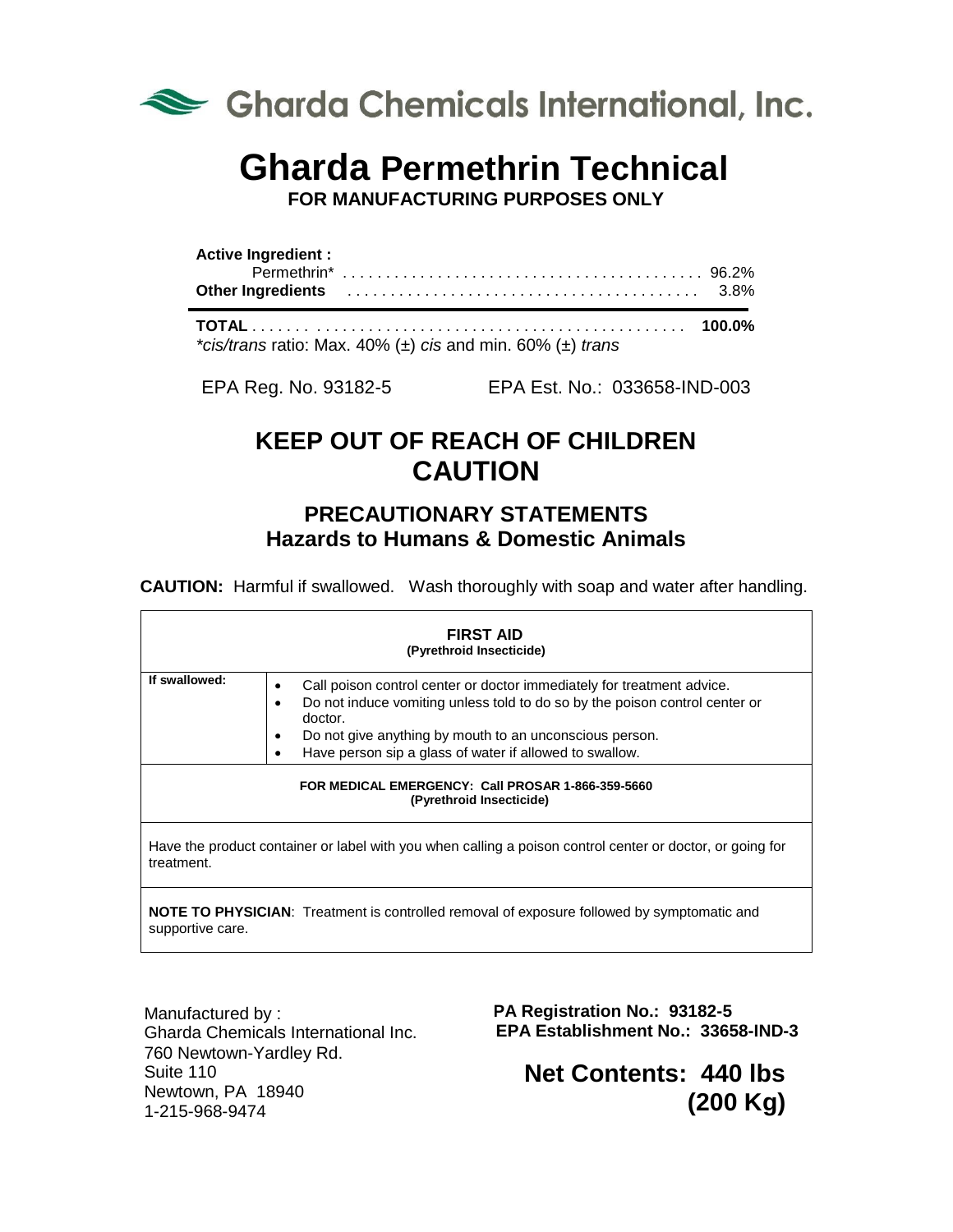#### **Environmental Hazards**

This pesticide is extremely toxic to aquatic organisms, including fish and invertebrates. Do not discharge effluent containing this product into lakes, streams, ponds, estuaries, oceans or other bodies of waters unless in accordance with the requirements of a National Pollutant Discharge Elimination System (NPDES) permit and the permitting authority has been notified in writing prior to discharge. Do not contaminate water when disposing of equipment washwaters. Do not discharge effluent containing this product to sewer systems without previously notifying the local sewage treatment plant authority. For guidance, contact your State Water Board or the Regional Office of the Environmental Protection Agency.

#### **DIRECTIONS FOR USE**

It is a violation of Federal law to use this product in a manner inconsistent with its labeling.

Formulators using this product are responsible for obtaining EPA registration for their formulated product, which may be labeled for the use patterns as found listed on this label.

#### **APPLICATIONS:**

This product may be used to formulate products for specific uses not listed on the Master Product label if the formulator, user group, or grower has complied with U.S. EPA data submission requirements.

This product may only be used for formulation of Insecticide/Termiticide products intended for the following uses:

**Indoors:** Wood and wood structure protection (against termites, beetles, etc.) and general insect pest control in buildings, structures, transports and their immediate surroundings, including but not limited to: agricultural premises (barns, poultry houses), industrial and commercial buildings, houses, apartment buildings, laboratories, buses, greenhouses (non-food/feed crops), and the non-food/feed areas of stores, warehouses, vessels, railcars, trucks, trailers, aircraft, schools, nursing homes, hospitals (non-patient areas), restaurants, hotels, food manufacturing, processing and servicing establishments, and, plantscapes in interior gardens.

**Terrestrial Outdoor (Non-Food) Uses:** Nursery (field and container grown) ornamentals including non-bearing fruit and nut trees grown for ornamental purpose, conifers (including Christmas trees, pine seed orchards), and, insecticidal use on ornamental trees, shrubs, vines, ground covers, lawn (including grass seed production), turf grass grown around industrial and commercial buildings, private homes, duplexes, townhouses, condominiums, house trailers, apartment complexes, carports, garages, sport fields and complexes, golf courses, tennis courts, fence lines, storage sheds, barns, and their structures (fences, posts, slabs, crawlspaces, foundations, porches, window frames, eaves, patios, garages) and refuse dumps.

**Terrestrial Food Crop:** Alfalfa, almond, amaranth (Chinese), apple, artichoke, asparagus, avocado, broccoli, broccoli (Chinese), brussels sprouts, cabbage, cauliflower, celery, chard (Swiss), cherries, chervil, chrysanthemum (garland), collards, corn (field/sweet/pop), cress (garden/upland/water), cucurbits, dandelions, dock (sorrel), eggplant, endive (escarole), fennel, filbert (hazelnut), garden purslane, garlic, horseradish, leafy vegetables (Except Brassica), lettuce (head/leaf), melons (incl. cantaloupe), mushrooms, onion, papaya, parsley, peach, pear, peppers (bell/sweet), pistachio, potato, pumpkin, range grasses (NM Only), rhubarb, roquette (arrugula),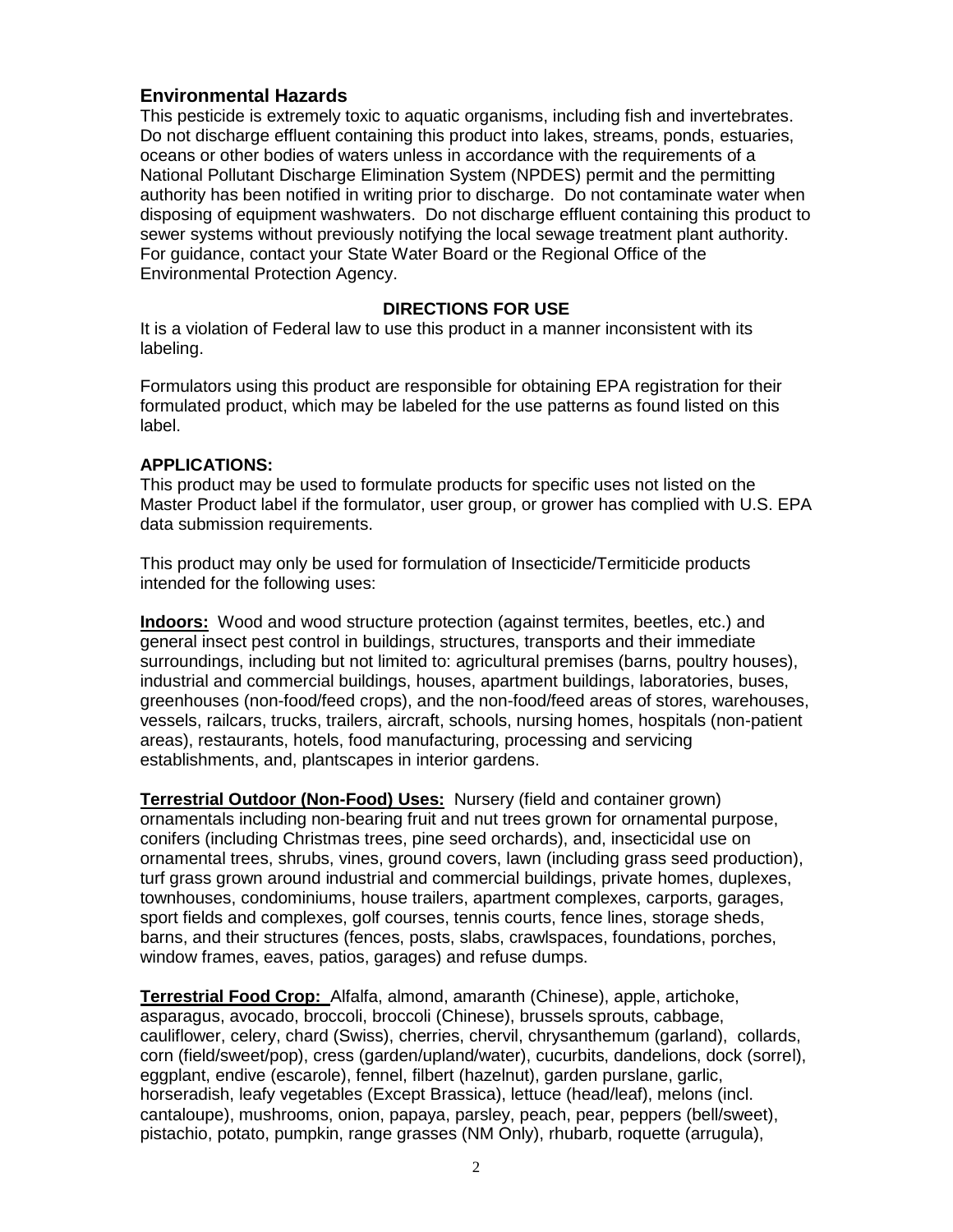soybeans, spinach, spinach (New Zealand), squash (Winter), tomato, turnip, walnut, winter purslane.

**Greenhouse (Commercial Non-Food Crop):** Indoor and outdoor (shade house) grown floral and foliage plants.

**Domestic Indoor/Outdoor (Non-commercial Homeowner):** Yards, lawns, turf, domestic ornamental plantings (trees, shrubs, flowers), ornamental fruit and nut trees around residential sites, porches, patios, foundations, steps, eaves, buildings (for termites, beetles, ticks, including ticks which carry Lyme disease and Rocky Mountain Spotted Fever, and directed pest control for ants, cockroaches, spiders and other nuisance insect pests).

**Non-Crop:** Non-food producing areas such as, farmyards, fuel storage areas, fence rows, rights-of-way (highway, railroad, utility), airports, recreation areas (fair grounds, race tracks, golf courses, tennis courts, fence rows, hedgerows, non-agricultural areas for public health treatments, and directed pest control to pests (beehives, bee nests, ant mounds, termite hills/nests).

**Pets and Domestic Farm Animals (including their man-made habitats):** Cattle, horses, swine, poultry, dogs, cats, guinea pigs, rodents and lab animals.

#### **Mosquito Contol and Abatement Programs:**

#### **Fiber Product Protection (including Human articles and materials):**

The user is solely responsible for determination of suitability of the use of this product for any specific purpose, any manufacturing practice employed, and adoption of such safety precautions as may be necessary.

#### **RESTRICTIONS:**

- 1) Not for use to formulate products to be used:
	- In warehouse where raw or cured tobacco is stored.
	- In warehouse while raw agricultural commodities for food or feed are stored.
	- In greenhouses where crops for food or feed are grown.
	- In federally inspected meat and egg processing plants.
- 2) Not for formulation into wettable powder formulations unless they are packaged in water soluble bags.
- 3) Do not exceed an application rate equivalent to 1.25 grams of active ingredient per square meter or fabric.
- 4) All liquid and RTU products labeled for use on indoor surfaces at residential sites must be formulated to contain no more than 0.5% permethrin active ingredient.
- 5) Total release foggers labeled for indoor use at residential sites must be formulated to contain no more than 0.58% permethrin active ingredient.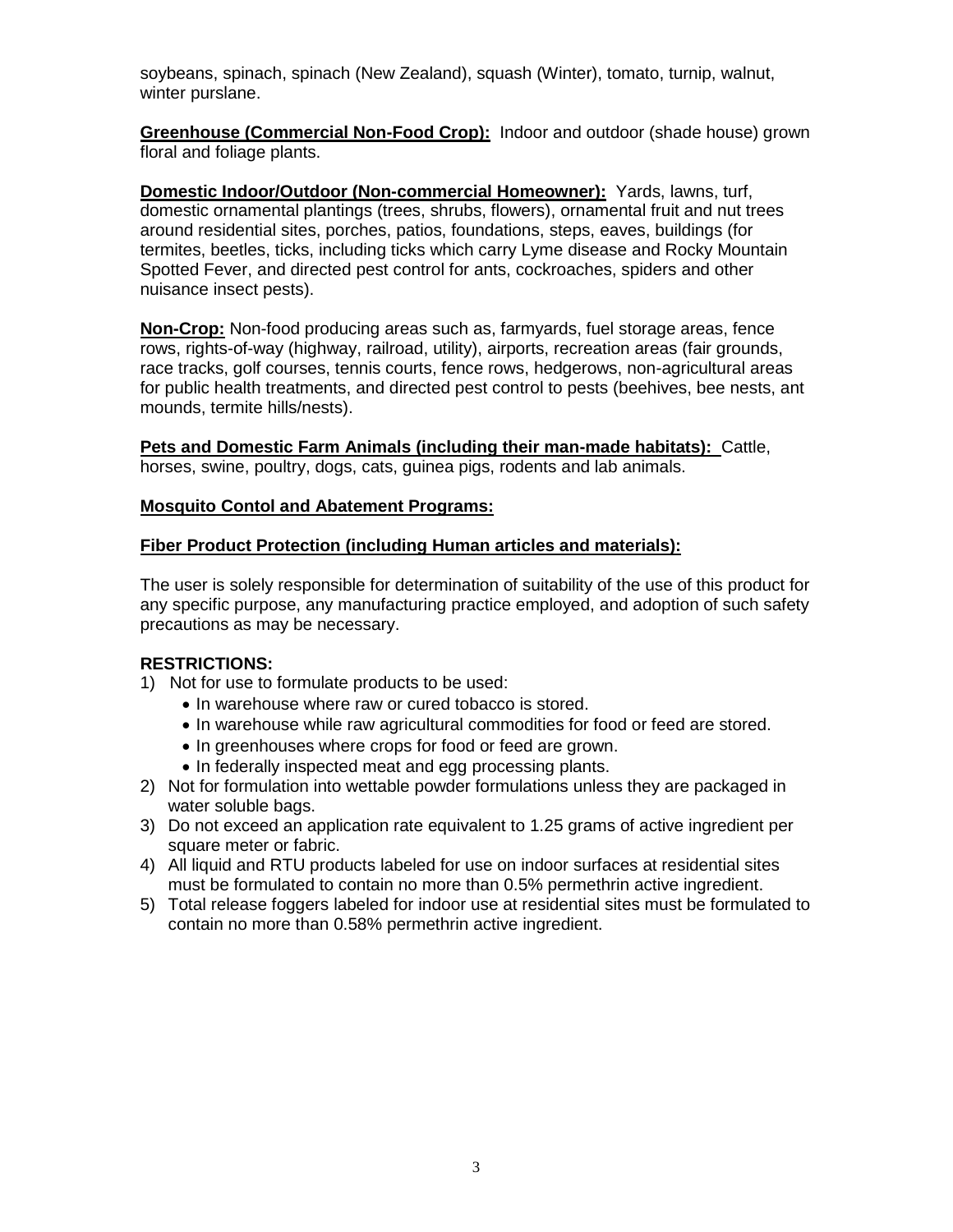#### **STORAGE AND DISPOSAL**

Do not contaminate water, food or feed by storage or disposal. **PESTICIDE STORAGE**: Store Gharda PermethrinTechnical in a cool, dry place away from food, drink, and animal feeding stuffs. Protect from excessive heat. If spilled, do not flush to waterways (see Environmental Hazards). Carefully collect and containerize spilled material in a manner that produces the least amount of airborne dust. Suitable protective equipment should be worn during any spill cleanup operation (see Precautionary Statements). **PESTICIDE DISPOSAL:** Wastes resulting from the use of this product must be disposed of on site or at an approved waste disposal facility.

### **CONTAINER DISPOSAL:**

**Metal – Greater than 5 gallons:** Nonrefillable containers. Do not use or refill this container. Triple rinse container (or equivalent) promptly after emptying. Triple rinse as follows: Empty the remaining contents into application equipment or a mix tank. Fill the container ¼ full with water. Replace and tighten closures. Tip container on its side and roll it back and forth, ensuring at least one complete revolution, for 30 seconds. Stand the container on its end and tip it back and forth several times. Turn the container over onto its other end and tip it back and forth several times. Empty the rinsate into application equipment or a mix tank or store rinsate for later used or disposal. Repeat this procedure two more times. Then offer for recycling if available or reconditioning if appropriate, or puncture and dispose of in a sanitary landfill, or by other procedures approved by state and local authorities.

**Fiber Drum with Plastic Liner:** Nonrefillable containers. Do not reuse or refill this container. Triple rinse container (or equivalent) promptly after emptying. Triple rinse as follows: Empty the remaining contents into application equipment or a mix tank. Fill the container ¼ full with water and recap. Shake for 10 seconds. Pour rinsate into application equipment or a mix tank or store rinsate for later use or disposal. Drain for 10 seconds after the flow begins to drip. Repeat this procedure two more times. Then offer for recycling if available, or for reconditioning if appropriate, or puncture and dispose of in a sanitary landfill or by incineration. Do not burn unless allowed by state and local ordinances.

#### **FOR CHEMICAL EMERGENCY: Spill, leak, fire, exposure, or accident, call CHEMTREC 1-800-424-9300**